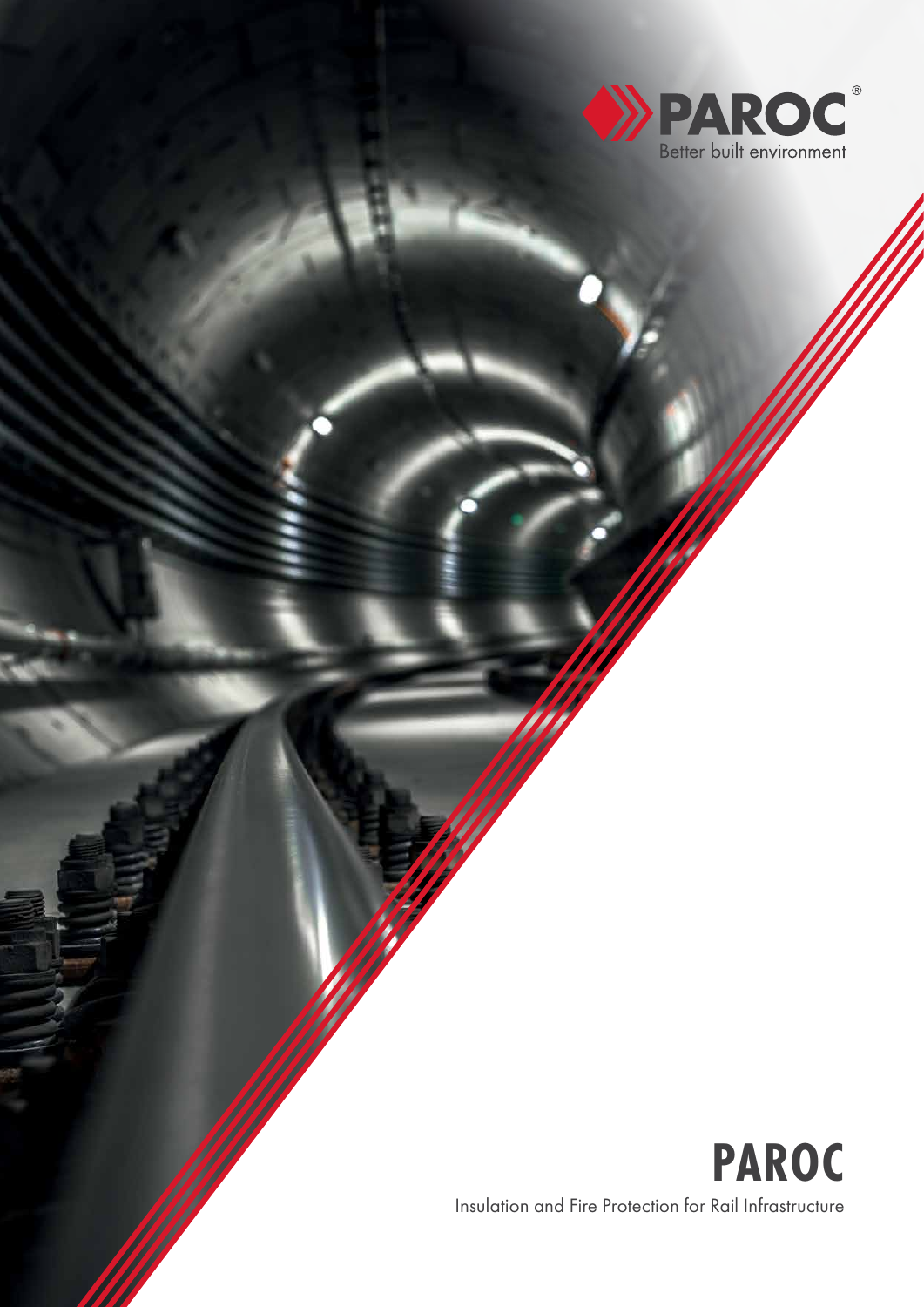

# **CONTENTS**

| Duct and equipment insulation with extra compression and impact strength  8 |  |
|-----------------------------------------------------------------------------|--|
|                                                                             |  |
|                                                                             |  |
|                                                                             |  |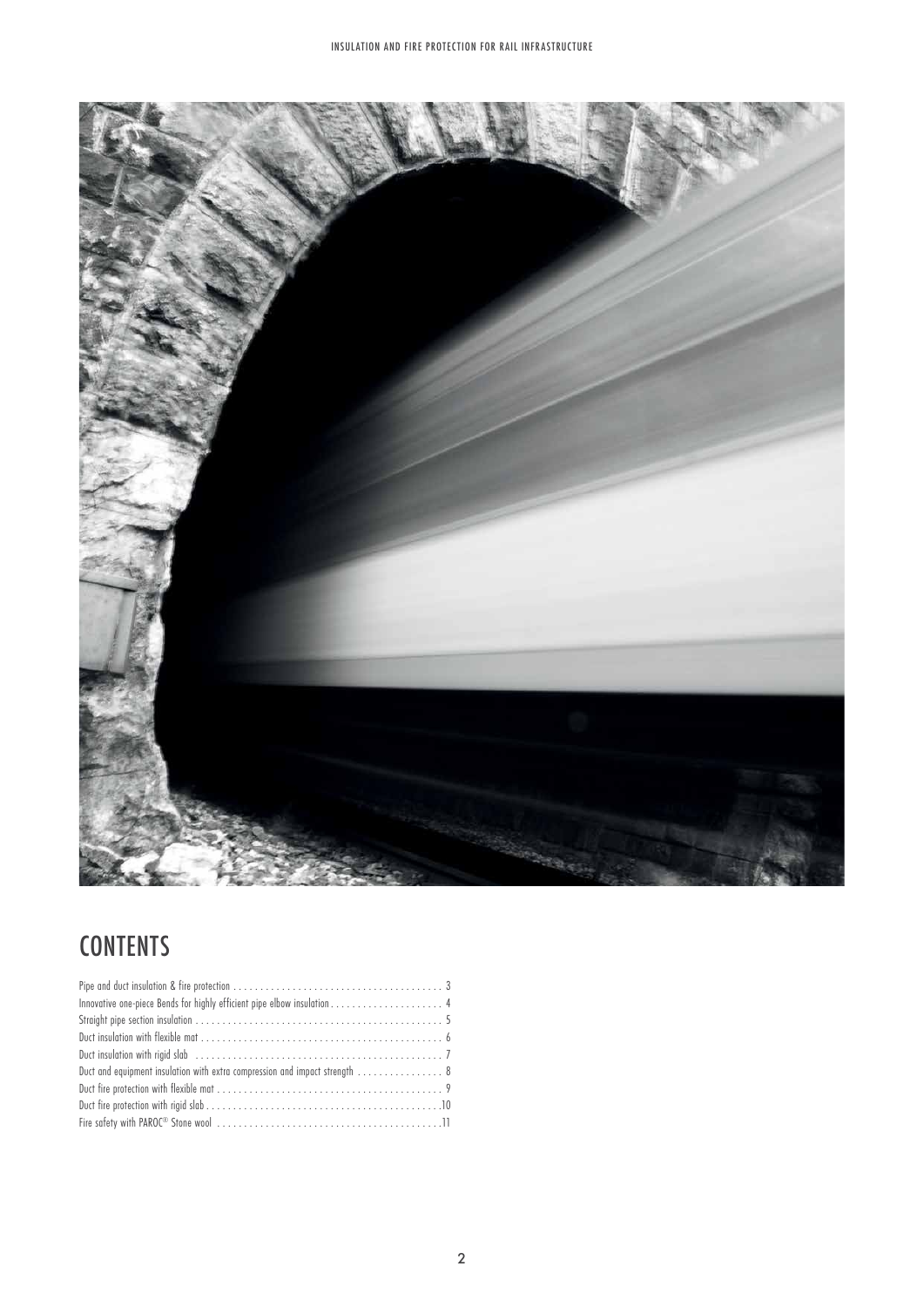## PIPE AND DUCT INSULATION & FIRE PROTECTION

The HVAC systems in rail assets such as stations and tunnels perform many roles. Paroc solutions for HVAC include non-combustible and energy efficient insulation solutions for all parts of the HVAC system; from heating and water pipes, HVAC equipment and ventilation ducts. HVAC systems must be insulated using a solution that provides good thermal insulation properties as well as fire protection and noise reduction where needed.

Paroc HVAC products with aluminium foil facing also help to prevent condensation, which is another key role of well-functioning HVAC insulation. Condensation causes damage to pipes and surrounding structures and equipment.



Paroc stone wool solutions provide maintenance free thermal, sound and fire insulation that lasts for the assets' whole lifetime. Paroc stone wool is an excellent fire insulation material, with a high softening temperature of over 1000°C, and fire rating noncombustible Euroclass A1 or A2.

#### **LU APPROVED PRODUCT REGISTER**

Paroc has certified its rail products with the London Underground (LU) Approved Product Register, detailed in the remainder of this guide.

The purpose of the products register is to:

- **•** provide an accessible catalogue of products which are accepted as suitable for purpose in relation to the LU network
- **•** provide consistent approvals workflow and records
- **•** promote innovation and shared learning across LU and suppliers
- **•** reduce / eliminate duplication of assurance approvals
- **•** obtain consent to test / trial products insitu
- **•** support LU Standard 1-011 Registration of Products

Since 2013 the use of the Products Register across all asset groups of London Underground etc has been mandated, and now covers the whole product assessment process.

LU approved products may be used in the London Underground network, Crossrail projects and some other parts of the rail system. Paroc products listed in this guide are compliant with LU Standard 1-085, and can be installed in sub-surface locations.

#### **FIRST MINERAL WOOL INSULATION TO ACHIEVE BES 6001 FOR RESPONSIBLE SOURCING**

Paroc has been certified with the BES 6001 Responsible Sourcing standard for construction products by Building Research Establishment Limited (BRE). The certification includes all Paroc's European sites for the production of thermal insulation. Paroc is the first mineral wool insulation manufacturer to achieve BES 6001 and was awarded a "Good" rating for its responsible sourcing of materials.

Paroc is the first insulation manufacturer to hold both LU approvals and BES 6001. Importantly for BREEAM assessments, Paroc HVAC thermal insulation is Green Guide rated A+ or A, and BES 6001 certification also allows extra credits for Responsible Sourcing to be claimed.

Sustainability is an increasingly important issue within the construction industry. Transparency, including responsibility in the supply chain, is a way to display sustainable operation throughout the industry. BES 6001 certification safeguards manufacturers' credibility while providing reassurance for contractors and clients, as they meet their requirements for sustainable development.

Paroc aims to continuously improve its operations and ensure high quality in all processes. Paroc's operating principles guide the actions of all employees and all processes are certified according to current regulations and valid standards. All Paroc manufacturing plants and quarries are certified according to ISO 14001 and ISO 9001. Our Polish plant is also certified according to OSHAS 18001. Our products are CE marked.

Major construction companies association UKCG have stated their intention to buy products with 3rd party certified Responsible Sourcing - and welcomed Paroc's achievement of BES 6001. Paroc has developed a reputation for higher quality products and service in the UK - we are HVAC and technical insulation specialists.

#### **ENERGY EFFICIENCY AND TAX EFFICIENCY**

The Enhanced Capital Allowances (ECA) Scheme for Energy Saving Technologies encourages businesses to invest in energy-saving items specified on the Energy Technology List (ETL). This list is managed by the Carbon Trust on behalf of Government. The 2013 Chancellor's Budget included an announcement that, for the first time, expenditure on energy-saving items connected to railway assets, and purchased from 1st April 2013, would be eligible for enhanced capital allowances (ECAs).

The Enhanced Capital Allowances scheme allows London Underground and London Rail to claim 19p tax back for every pound spent on pipework insulation. This includes the cost of the material, transportation to the site and direct installation costs. A proportion of project "add-on" costs such as preliminaries can also be claimed.

ECA compliance is shown by installing a minimum thickness of insulation specified in tables based on either BS5422 or NES Y-50. Paroc can supply the data required and will offer further information or calculation services towards project specification.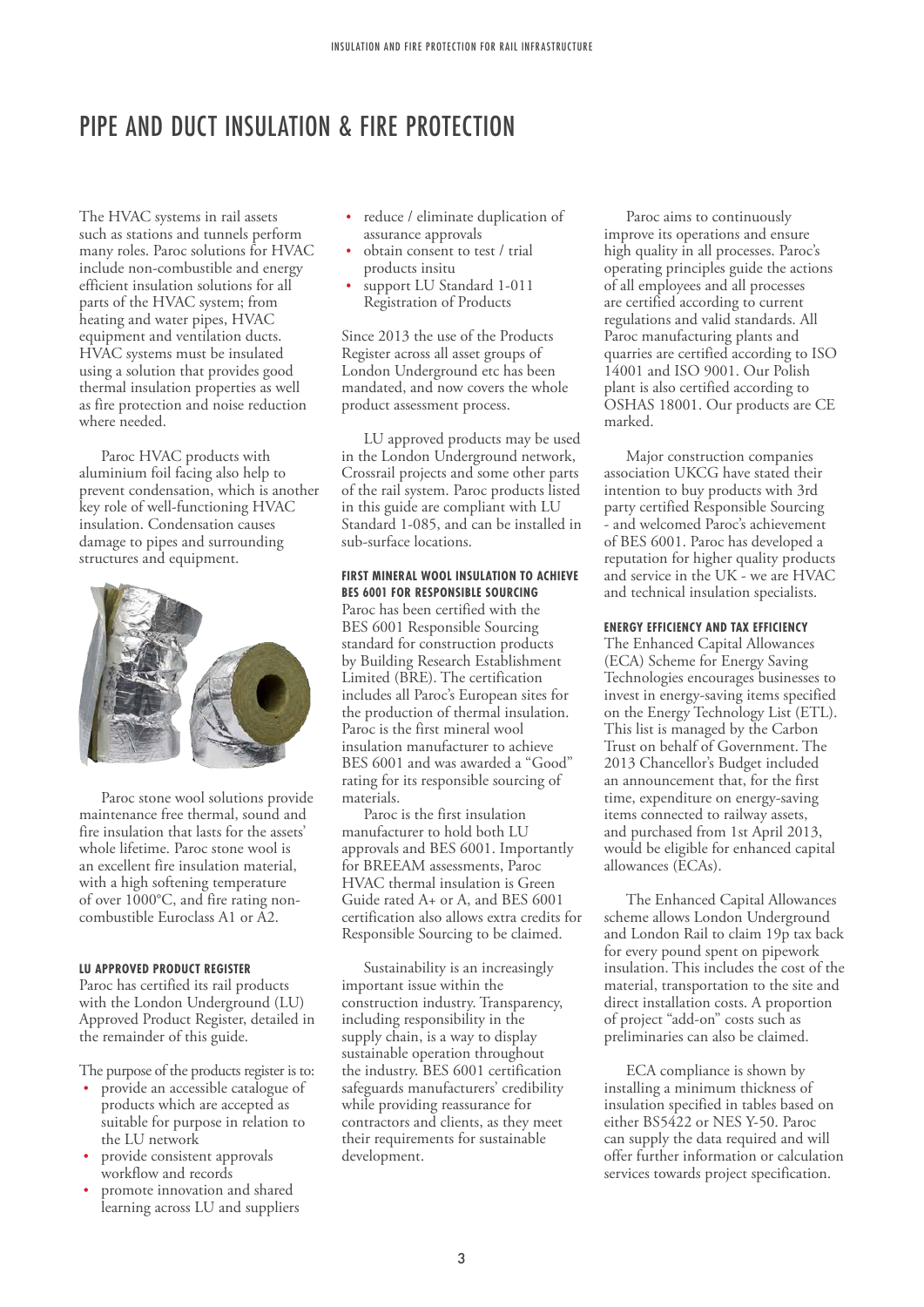# INNOVATIVE ONE-PIECE BENDS FOR HIGHLY EFFICIENT PIPE ELBOW INSULATION

## **PRODUCT DESCRIPTION**

PAROC Hvac Bend AluCoat T – prefabricated insulation component made of stone wool with reinforced aluminium foil facing. Tape fastening on the longitudinal seam. Innovative one-piece Bends providing thermal and condensation insulation for pipe elbows. Advantages - less cutting on site; less dust / fibre released; less waste; quicker install shortens the required time for insulation; cost saving on the insulation of the projects; insulation effectiveness at the pipe elbows becomes as good as on the straight sections.

Pipe-work insulated with the appropriate insulation thicknesses shown in BS5422:2009, or the 'ECA Enhanced' tables of NES Y-50 (2011), is eligible for consideration under the ECA (Enhanced Capital Allowances) Scheme. PAROC Hvac Bend AluCoat T is compliant with LU Standard 1-085, and can be installed in sub-surface locations.



APPROVAL NUMBER **LUL APR PRODUCT ID 2427**

## **CASE STUDY**

The Stockholm City Line is a railway tunnel under construction beneath central Stockholm in Sweden which will be used by the Stockholm Commuter Rail. The line will be 6 kilometres (3.7 mi) long, double track and electrified. It will have two stations: Stockholm City Station will be located directly below T-Centralen, the central station of the Stockholm Metro. The Odenplan station will be the other station, and will be located next to the Odenplan metro station. The line is scheduled to enter service in 2017. **PAROC Hvac Bend AluCoat T** is being used extensively to control heat transfer and condensation risk in the water piping elbows.

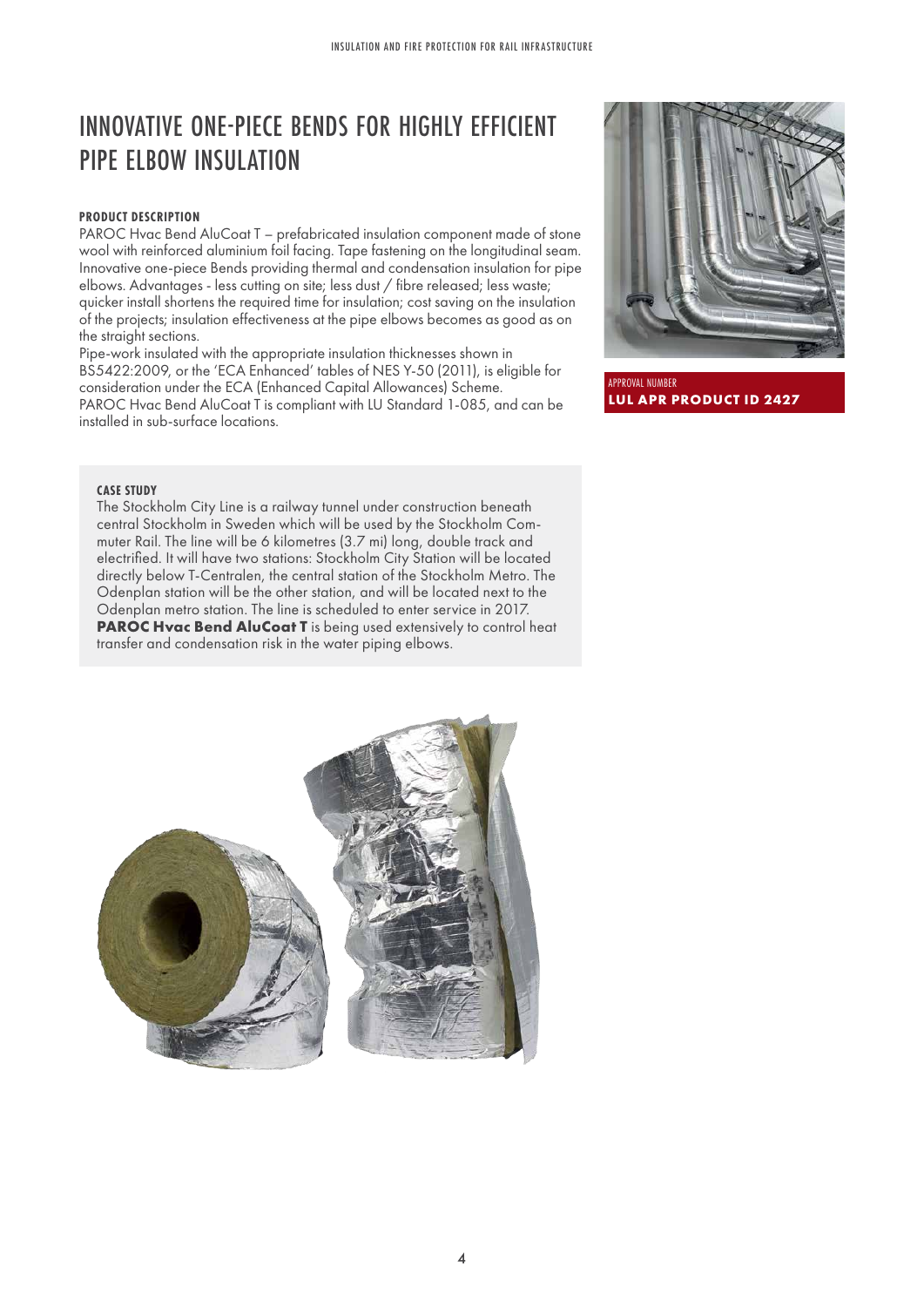# STRAIGHT PIPE SECTION INSULATION

## **PRODUCT DESCRIPTION**

PAROC Hvac Section AluCoat T – stone wool pipe section with reinforced aluminium foil facing. Tape fastening on the longitudinal seam. Thermal and condensation insulation of pipework and air ducts.

Pipe-work insulated with the appropriate insulation thicknesses shown in BS5422:2009, or the 'ECA Enhanced' tables of NES Y-50 (2011), is eligible for consideration under the ECA (Enhanced Capital Allowances) Scheme. PAROC Hvac Section AluCoat T is compliant with LU Standard 1-085, and can be installed in sub-surface locations.



APPROVAL NUMBER **LUL APR PRODUCT ID 2428**

## **CASE STUDY**

Warsaw Metro Line 1 & 2. This is a rapid transit system serving the capital of Poland. It consists of a single north–south line that links central Warsaw with its densely populated northern and southern suburbs, with the second east-west line will opening in 2015.

Because of the intensive use of the stations, interior materials are used with very high resistance to wear and tear. All combustible materials and those that emit toxic fumes and gases, are not certified for use here.

**PAROC Hvac Section AluCoat T** has been used extensively to control heat transfer and condensation risk in the water piping systems.

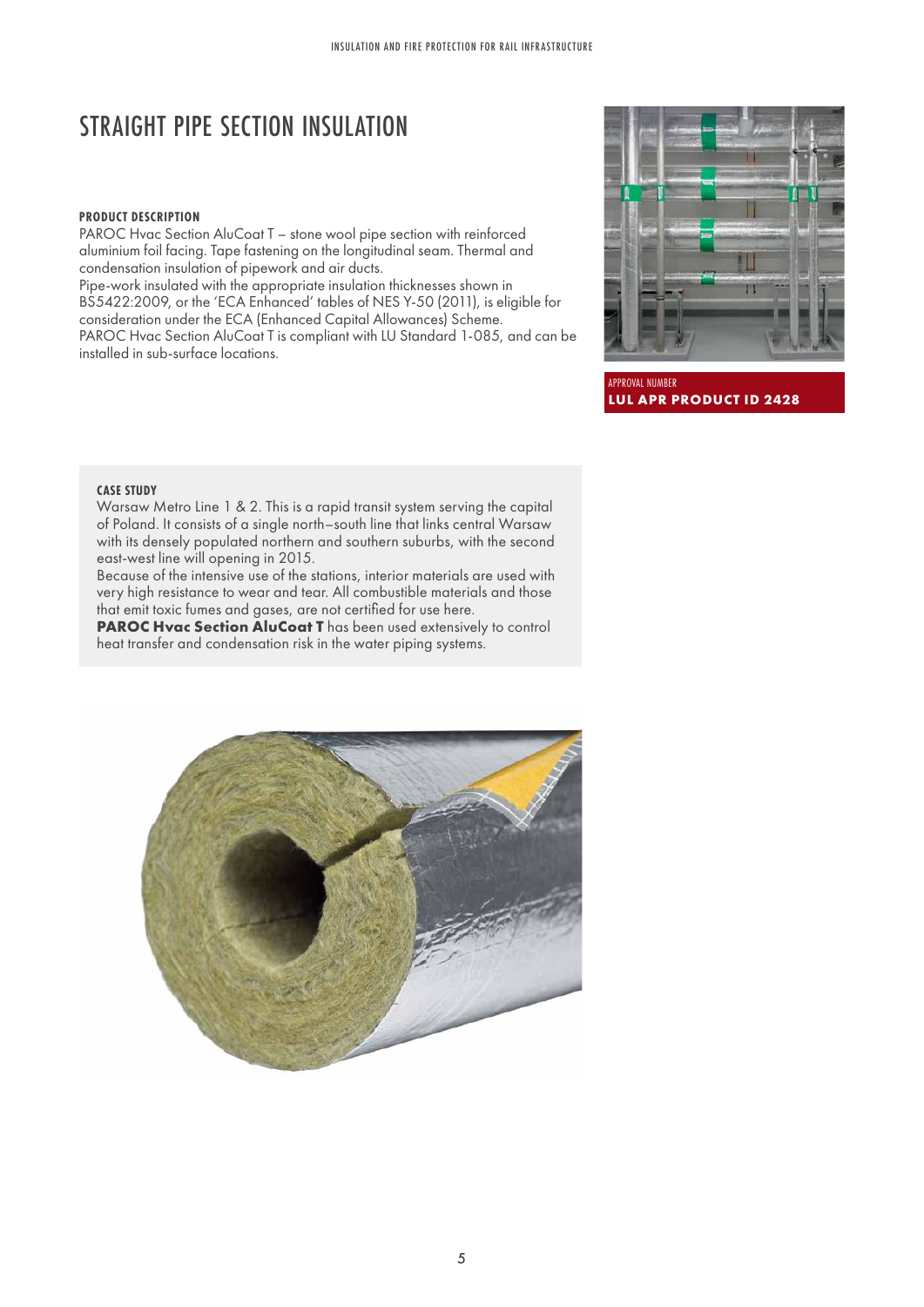# DUCT INSULATION WITH FLEXIBLE MAT

### **PRODUCT DESCRIPTION**

Icerock Ductwrap – high quality mineral fibre rolls, faced with reinforced aluminium foil. Thermal and acoustic insulation for air conditioning, warm air and extract ducts. Also used for insulation of water storage and expansion tanks. Icerock mineral wool products are made from pure Icelandic basalt and are characterised by a consistent texture, low shot, low thermal conductivity, excellent resilience, low dust levels, and significantly improved handling characteristics. Icerock Ductwrap is compliant with LU Standard 1-085, and can be installed in sub-surface locations.



APPROVAL NUMBER **LUL APR PRODUCT ID 2430**

## **CASE STUDY**

Vauxhall Underground station improvements continue in anticipation of passenger numbers soaring by 40% over the next few years. To create extra space, the ticket hall is being reconfigured to fit more ticket gates. The station, its subways and stairways are being completely refurbished and a lift will be installed between the ticket hall and platforms. **Icerock Ductwrap** has been used for thermal and condensation protection of some ventilation ductwork.

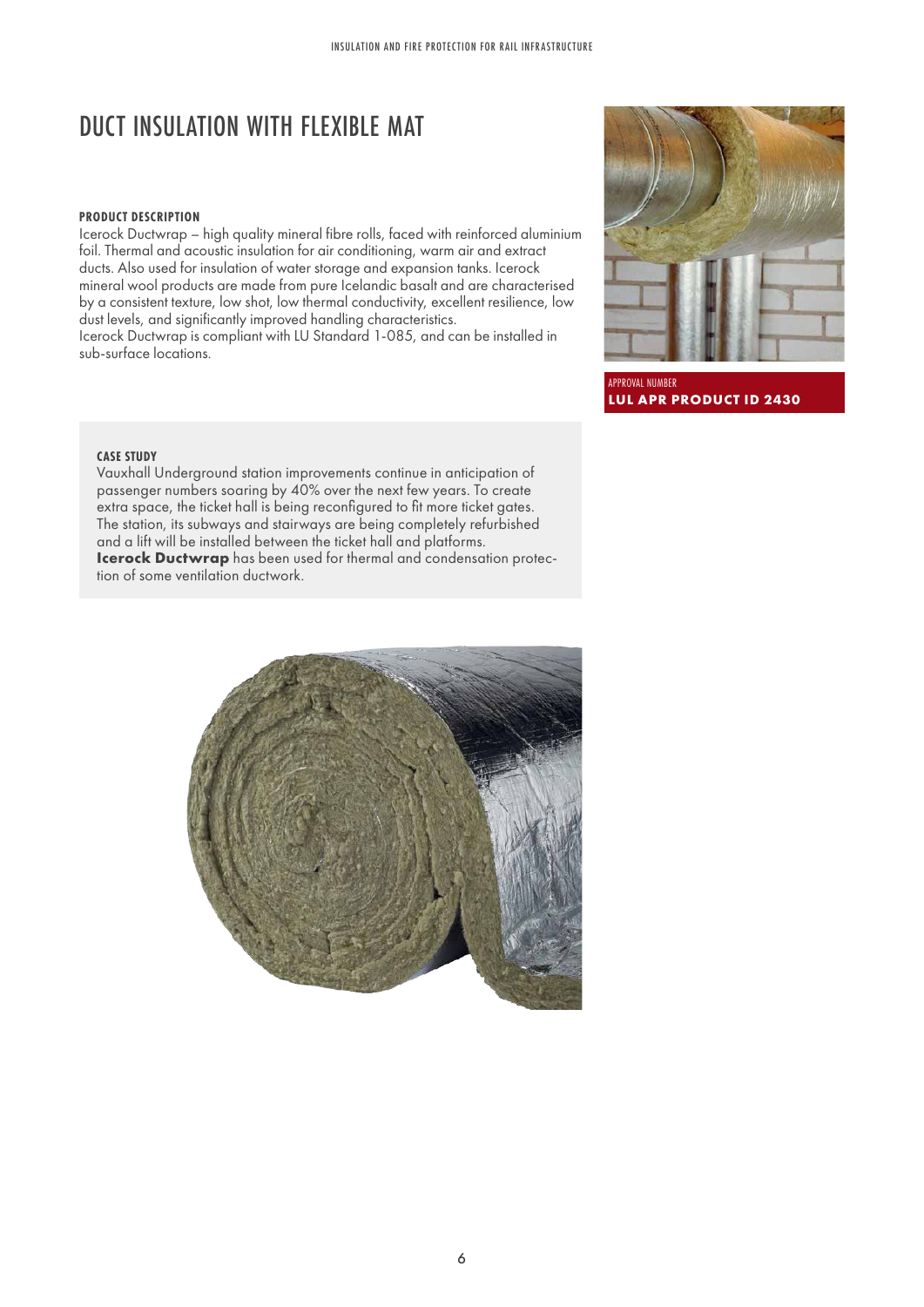## DUCT INSULATION WITH RIGID SLAB

#### **PRODUCT DESCRIPTION**

Icerock Ductslab – high quality mineral fibre slab faced with reinforced aluminium foil. Thermal and acoustic insulation for air conditioning, warm air and extract ducts. Also used for insulation of water storage and expansion tanks. Icerock mineral wool products are made from pure Icelandic basalt and are characterised by a consistent texture, low shot, low thermal conductivity, excellent resilience, low dust levels, and significantly improved handling characteristics. **Icerock Ductslab** is compliant with LU Standard 1-085, and can be installed in

sub-surface locations.



APPROVAL NUMBER **LUL APR PRODUCT ID 2431**

## **CASE STUDY**

Vauxhall Underground station improvements continue in anticipation of passenger numbers soaring by 40% over the next few years. To create extra space, the ticket hall is being reconfigured to fit more ticket gates. The station, its subways and stairways are being completely refurbished and a lift will be installed between the ticket hall and platforms. **Icerock Ductslab** has been used for thermal and condensation protection of some ventilation ductwork

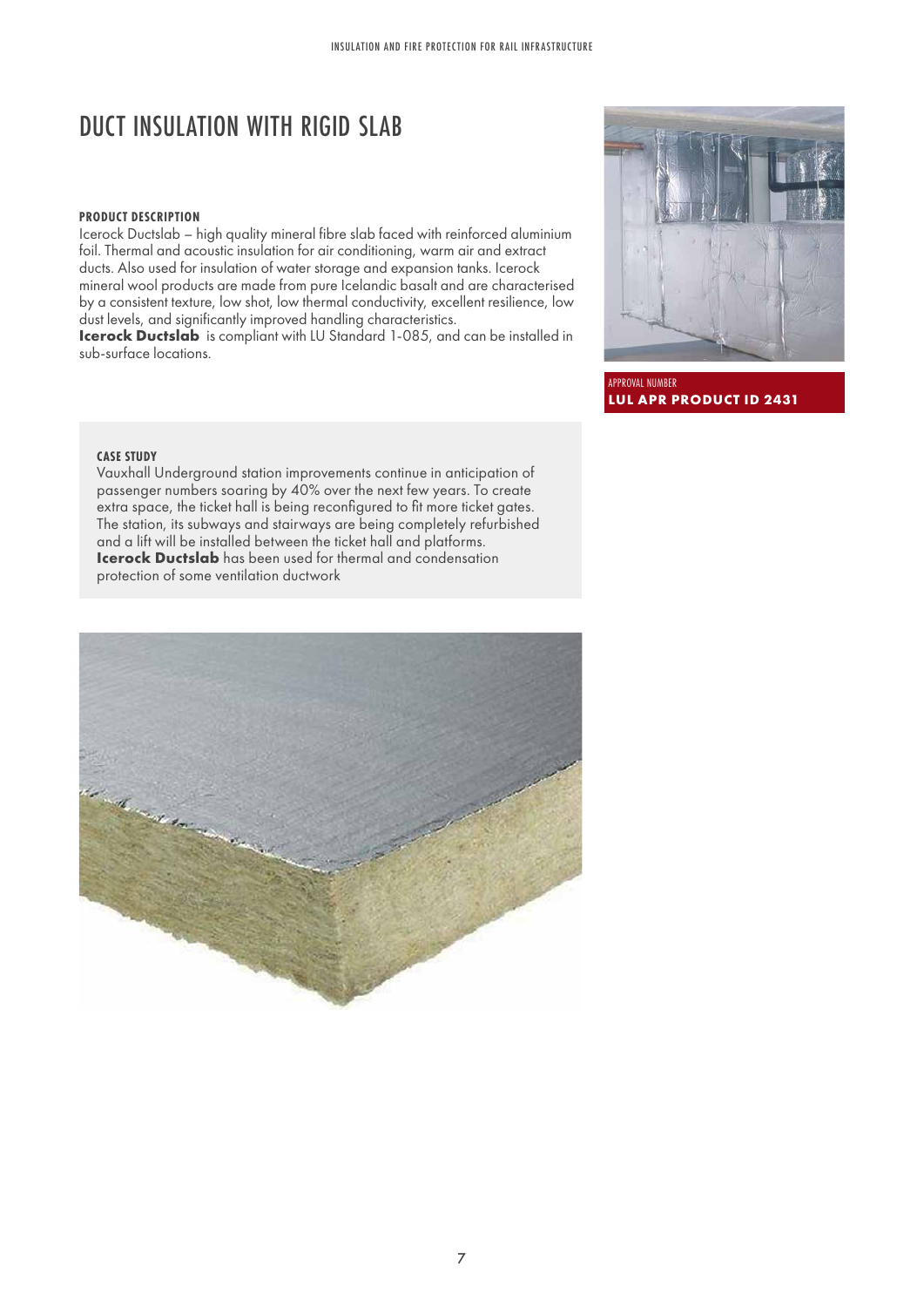# DUCT AND EQUIPMENT INSULATION WITH EXTRA COMPRESSION AND IMPACT STRENGTH

## **PRODUCT DESCRIPTION**

PAROC Pro Lamella Mat AluCoat – stone wool lamella mat with a reinforced aluminium foil facing. Thermal and condensation insulation of air ducts and other ventilation ducts and equipment.Lamella Mat provides additional compression, shear and impact resistance compared to other mats and slabs of similar density. PAROC Pro Lamella Mat AluCoat is compliant with LU Standard 1-085, and can be installed in sub-surface locations.



APPROVAL NUMBER **LUL APR PRODUCT ID 2429**

## **CASE STUDY**

Currently under reconstruction, the railway station in Katowice, Poland envisages an innovative communications centre, a symbol of an active and enterprising city. The area of the Katowice station will be about 6,000 sqm, of which 3,000 sqm will be an area dedicated exclusively to passenger service: ticketing, spacious waiting room, luggage storage, modern information points, toilets and changing rooms. This area will be almost three times higher than the old station hall. The interiors of the new station will be bright, friendly and modern, with continuous monitoring and fire prevention systems providing a high level of security for travellers.

PAROC Pro Lamella Mat AluCoat is being used extensively for a very robust solution of thermal and condensation protection of the ventilation ductwork.

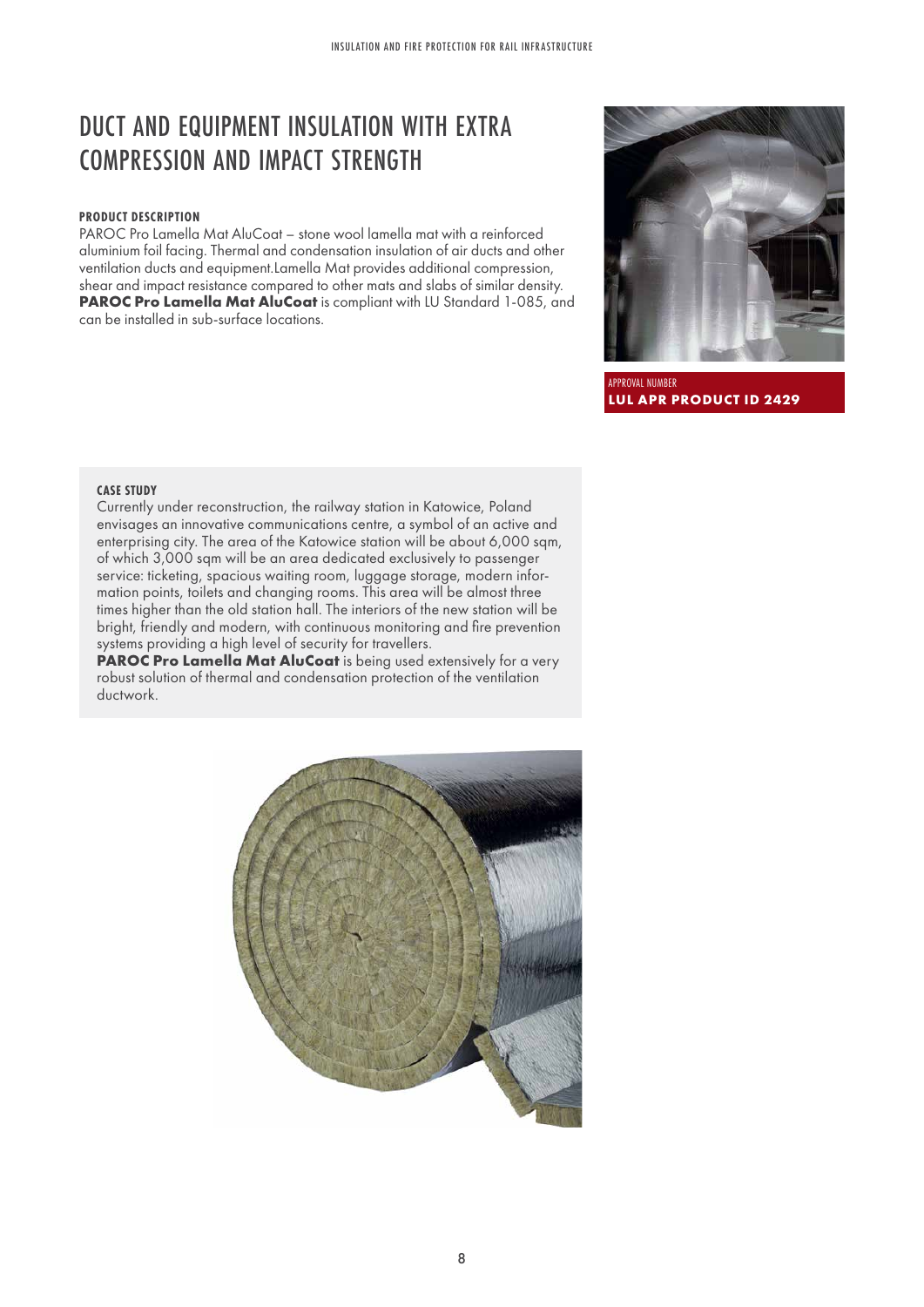# DUCT FIRE PROTECTION WITH FLEXIBLE MAT

## **PRODUCT DESCRIPTION**

PAROC Hvac Fire Mat GreyCoat – stone wool wired mat with reinforced grey aluminium facing. For fire insulation of ventilation ducts – also providing thermal and acoustic insulation.

**PAROC Hvac Fire Mat GreyCoat** is compliant with LU Standard 1-085, and can be installed in sub-surface locations. Test reports to EN1366-1 show up to 2 hours duct fire protection, depending on thickness. The product may form part of a fire protection system and as such, the installation of the system shall be carried out by an installer, recognised under a suitable accredited independent third party certification scheme, in accordance with the manufacturer's instructions. These instructions should enable the installer to fit the product correctly and allow checks to be undertaken by the LU Fire Engineer in accordance with London Underground procedures.



APPROVAL NUMBER **LUL APR PRODUCT ID 2422**

#### **CASE STUDY**

Tikkurila railway station is the third busiest on the trunk line from Helsinki. After the completion of the Ring Railway, Tikkurila will be the primary connection point between long-distance trains and the Helsinki Airport, which will make it the second busiest railway station in Finland. During ongoing development, Tikkurila will experience a remarkable transformation into an atmospheric walking district, including Tikkurila Park, which will have a playground, skateboarding and parkour areas and space for a stage.

**PAROC Hvac Fire Mat** has been used extensively here to provide timed duct fire resistance, and to therefore help maintain safe division of fire compartments throughout the railway station development.

| <b>Circular Duct</b>       |                           |  |
|----------------------------|---------------------------|--|
| <b>Fire classification</b> | Insulation thickness (mm) |  |
| EI 30                      | 60                        |  |
| EI 60                      | 80                        |  |
| EI 120                     | 100                       |  |
| <b>Rectangular Duct</b>    |                           |  |
| <b>Fire classification</b> | Insulation thickness (mm) |  |
| EI 30                      |                           |  |
|                            | 60                        |  |

| EI 120 | 100

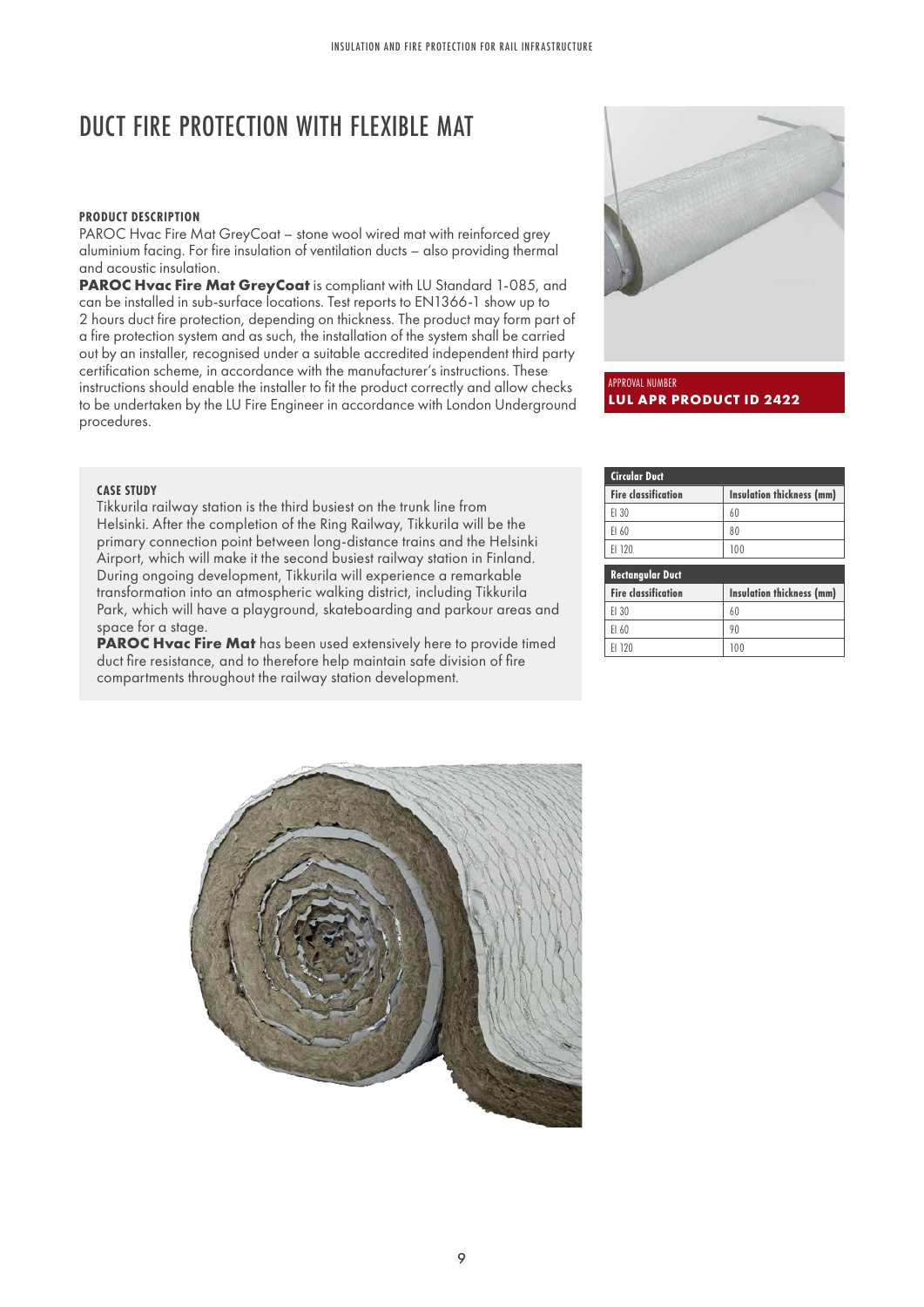# DUCT FIRE PROTECTION WITH RIGID SLAB

## **PRODUCT DESCRIPTION**

PAROC Hvac Fire Slab EI120 GreyCoat – stone wool slab with grey aluminium facing. For fire insulation of rectangular ventilation ducts and chambers – also providing thermal and acoustic insulation.

**PAROC Hvac Fire Slab EI120 GreyCoat** is compliant with LU Standard 1-085, and can be installed in sub-surface locations. Test report to EN1366-1 shows 60 mm achieves 2 hours duct fire protection. The product may form part of a fire protection system and as such, the installation of the system shall be carried out by an installer, recognised under a suitable accredited independent third party certification scheme, in accordance with the manufacturer's instructions. These instructions should enable the installer to fit the product correctly and allow checks to be undertaken by the LU Fire Engineer in accordance with London Underground procedures.

Also available are **PAROC Hvac Fire Slab EI60 GreyCoat** and **PAROC Hvac Fire Slab EI30** GreyCoat, achieving 60 minutes and 30 minutes duct fire protection respectively, at 60 mm thickness.



APPROVAL NUMBER **LUL APR PRODUCT ID 2426 LUL APR PRODUCT ID 2435 LUL APR PRODUCT ID 2436**

| <b>CASE STUDY</b> |
|-------------------|
|                   |

Northern Europe's largest innovation hub is located in the Finnish districts of Otaniemi, Keilaniemi and Tapiola. The area and its lively activities are well described by the name 'Innovation Garden'. The Aalto University metro station in the Lansimetro system, is an important entrance to Otaniemi. The goal is to create an urban centre at the station and to utilise innovative solutions for emission-free campus and connecting traffic, smoothly linked to the metro station.

**PAROC Hvac Fire Slab** has been used extensively here to provide timed duct fire resistance, and to therefore help maintain safe division of fire compartments throughout the metro station development.

| <b>Rectangular Duct</b>    |                           |  |
|----------------------------|---------------------------|--|
| <b>Fire classification</b> | Insulation thickness (mm) |  |
| FI 30                      | 60                        |  |
| FI 60                      | 60                        |  |
| FI 120                     | 60                        |  |

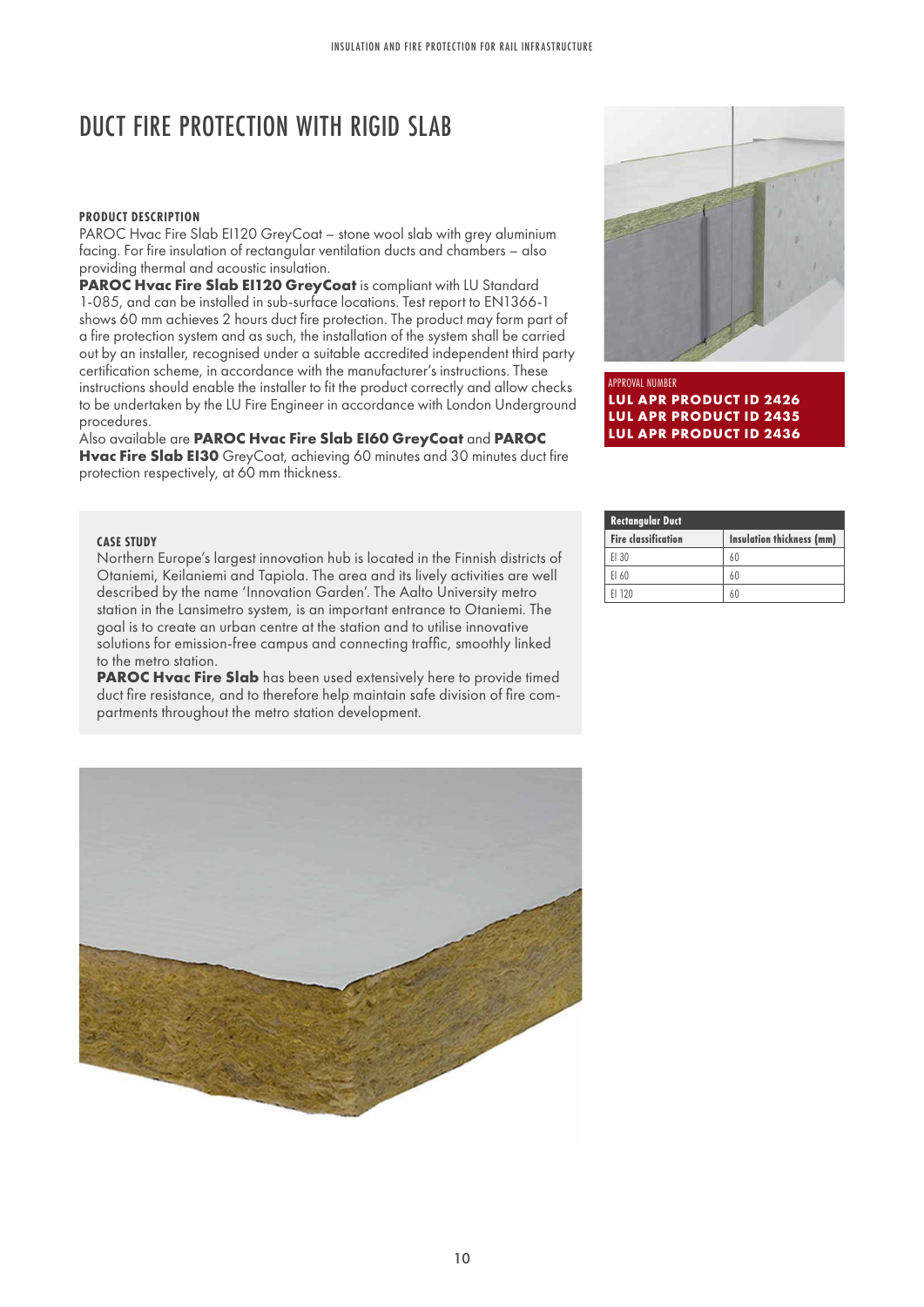

# FIRE SAFETY WITH PAROC® STONE WOOL

PAROC stone wool products can fulfill the highest fire safety standard – Euroclass A1. Using insulation solutions with PAROC Stone wool therefore means getting a long-term, maintenance-free and failsafe fire protection that doesn't need regular testing, like systems with dampers and sprinklers do.

Since 1999, there is a harmonized European standard for fire resistance tests of ventilation ducts – EN 1366-1. The test method covers the entire construction and not just the duct insulation. The aim is to delay a fire from spreading long enough for people to be able to reach safety.

## **EASY DIMENSIONING**

PAROC fire protection system covers both rectangular and circular ducts, oriented in a horizontal or vertical direction. The required product and densities are the same regardless of orientation or whether the insulation is protecting from fire spreading from inside the duct out, or vice versa. This makes the dimensioning simple.

Fire classes including EI30 – EI120 are possible and the tables in this brochure show the dimensions needed for each product to give a construction the required fire class. 'E' stands for integrity and 'I' for insulation; the figure stands for the number of minutes the construction prevents fire spread. Integrity has to do with the capacity of the ducts to contain flames, hot gases and smoke and insulation the capacity to prevent heat from spreading to surrounding structures.

Further information is available in our full guide to fire-resisting duct solutions, 'PAROC Hvac Fire'.